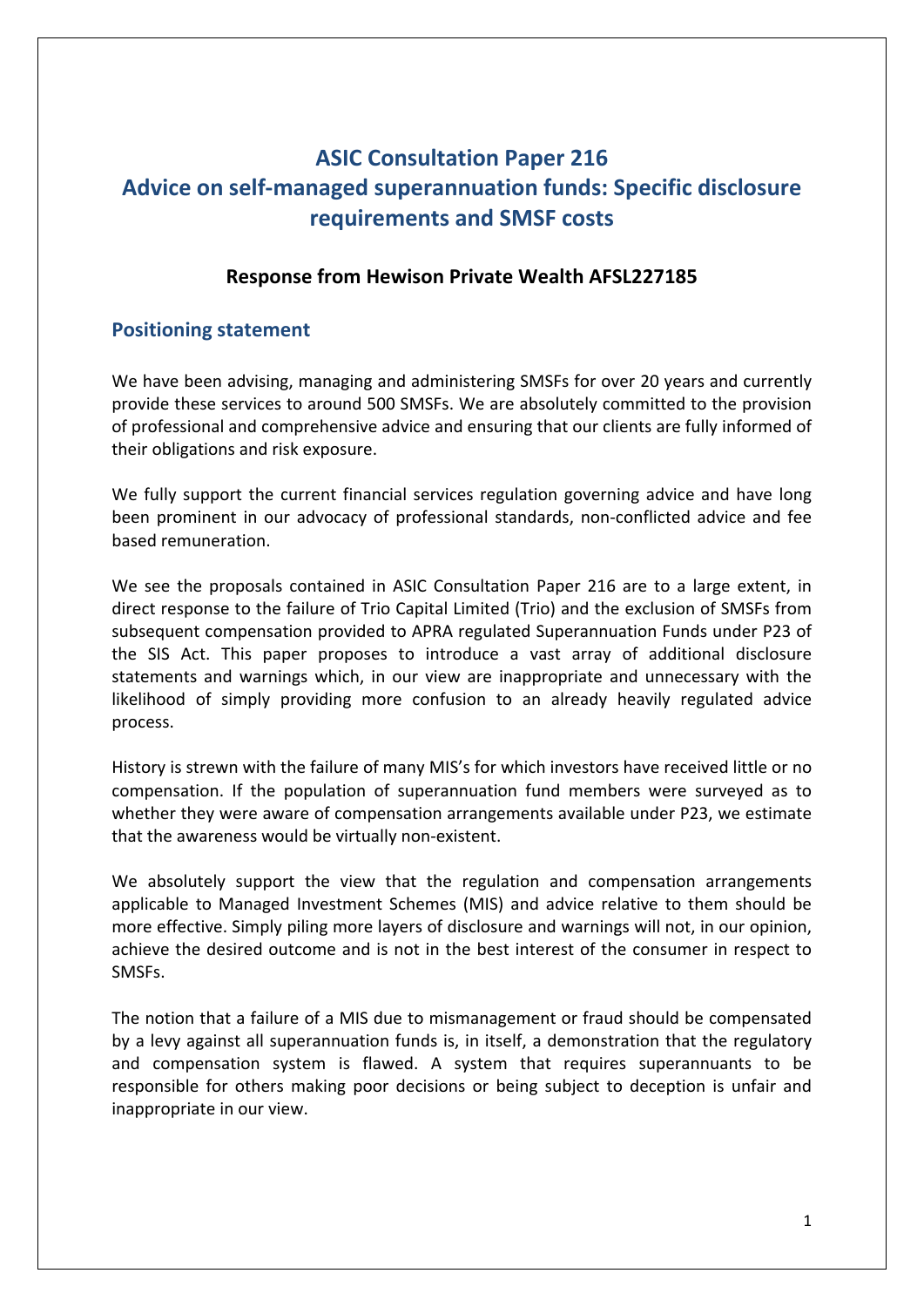Rather than address the bases of the problems, this paper sets out to avoid holding those responsible to be responsible for sanction and compensation to those affected by their actions.

In essence, from the point of view of investment in isolation, an SMSF is simply a trust structure under which investments are held. The advice applicable to those investments is regulated under the existing Corporations Law requirements which in themselves are explicit and adequate if done in strict accordance with the requirements. This should be entirely adequate if supported by the appropriate compensation protection mechanisms. We respectfully suggest that this is the issue the paper should be addressing.

SMSF trustees are required to be members and member trustees. The trustees are responsible for making appropriate decision in the best interest of their members. If those decisions are influenced by the advice of an appropriately licensed and qualified financial planner/adviser. The requirements under the AFS licensing regime provide protection to the trustee in respect to the appropriateness of advice based on adequate research. Future of Financial Advice (FOFA) reforms will remove any product based commission incentives to advisers for recommending financial products. Therefore, it should follow that

**We strongly suggest that ASIC reconsider the entire question of inadequate compensation arrangements for MIS providers and those advising on investments within SMSF's.** 

an adviser would have no inclination to recommend a product carrying undue risk.

Our responses to the proposals and relevant questions are as follows:

# **B OUR PROPOSED DISCLOSURE REQUIREMENTS**

# **B1 Warning clients about lack of statutory compensation for SMSFs**

### **Q1**

Whilst we agree with the need to warn clients of the risks associated with SMSFs per Table 1, the form of that disclosure should not be mandated.

### **Q2**

Clients establish a SMSF for many varied reasons. If clients are establishing an SMSF on the advice of a professional, they are more likely to listen to the advice provided rather than written warnings. If the advice is appropriate and in the best interests of the client, then the warnings should not be required.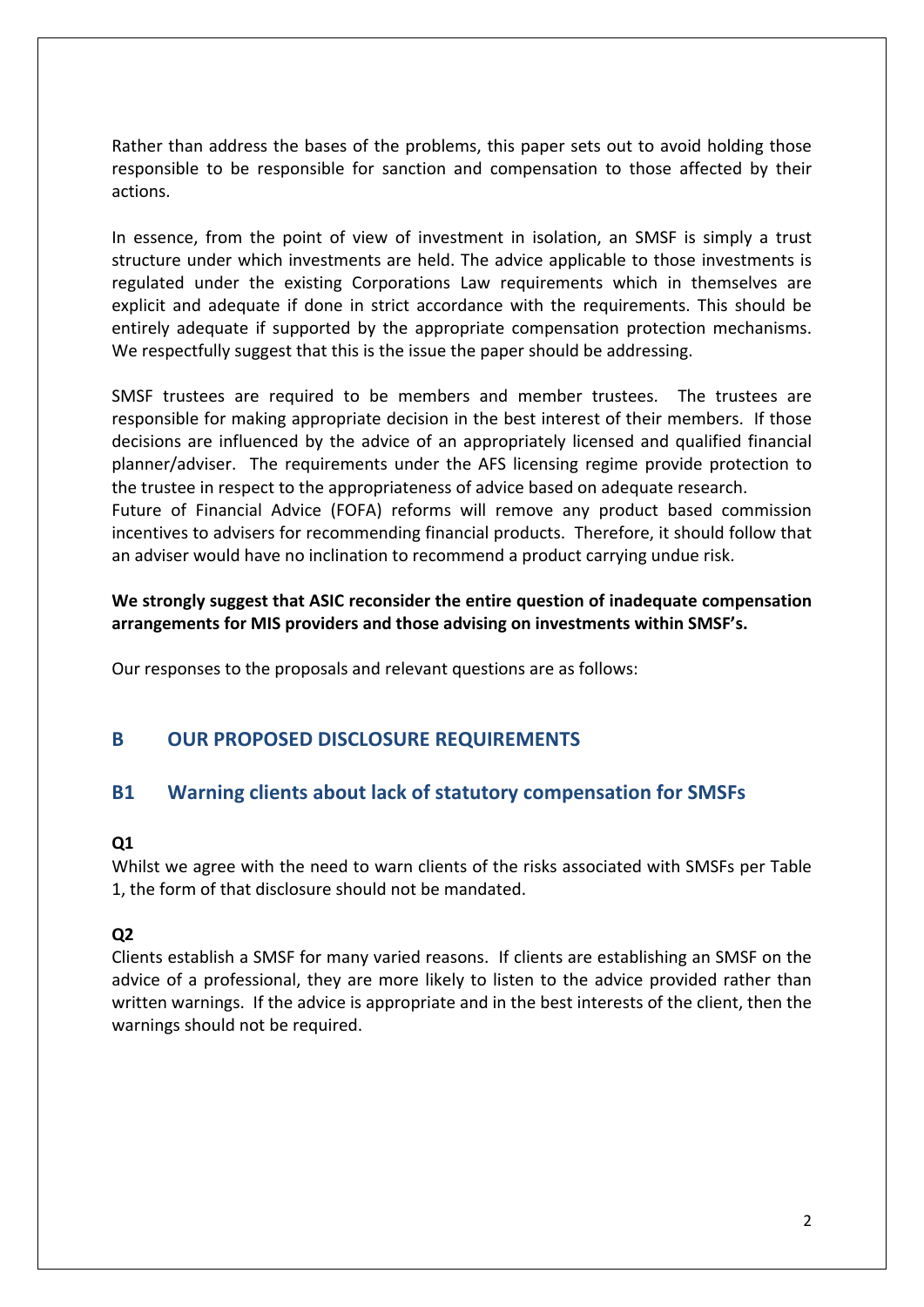# **Q3**

No. If the advice to establish a SMSF is provided by SoA, then any warnings about the risks of an SMSF should also be disclosed in the SoA. This is currently already required under "super switching advice" regulations, so additional warnings should not be mandated nor their format.

The SoA is a tailored document and should not be full of common text warnings – such text can result in the client not receiving clear, concise and effective advice via their SoA.

### **Q4**

Client's signing off on such documents does not prove they have read nor understood their obligations. This sounds like a proposal put forward by lawyers who do not operate in the real world!

A client who has been provided with advice via SoA to establish a SMSF would normally provide the adviser with a signed Instruction to Proceed, the wording of which should state they have read and understood the advice provided in the SoA –this should be sufficient if the SoA complies with the current legislation.

# **Q5**

Yes – our tailored SoA document would need to be altered to include the proposed warnings, and additional training & supervision of authorised representatives would be required to ensure compliance with the proposed regulation. For large licensees, this could amount to large sums of money.

### **Q6**

In practical terms, changes to advice documentation would be required which would take time and money to undertake. Given the current legislation already requires advice to be in the best interests of the client, prohibits conflicted remuneration, and that recommendations must have a reasonable basis, it is overkill to introduce more compliance for SMSF advice.

The same could be also required for accountants providing clients with advice to establish a Family Trust or Corporate entity – there are risks associated with such entities as well, but as they fall outside the definition of a financial product, consumers have little redress should the advice they receive be substandard.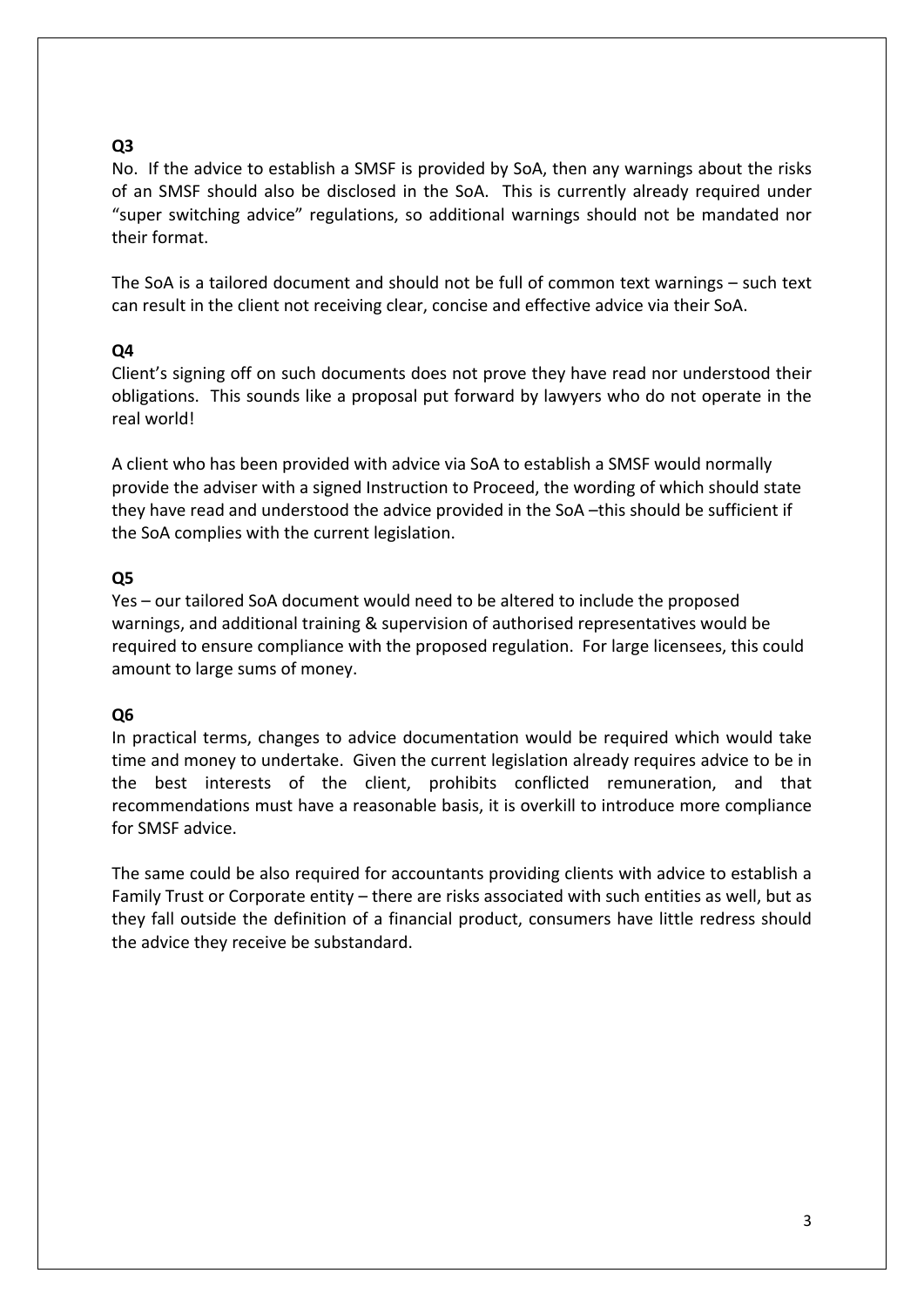# **B2 Disclosure Requirements**

# **Q1**

These disclosures are already covered by existing regulation in respect to risk disclosure. We agree with the sentiment that clients receiving advice regarding the establishment of an SMSF should receive an explanation of their responsibilities and the risks associated with running a SMSF, but mandating the form and items to be disclosed will likely result in pro‐ forma advice documents with slabs of "warnings" with little likelihood of the client reading the whole document.

It is likely that such a disclosure will be so long that it would be relegated to an appendix in the SoA and subsequently clients would not read it.

### **Q2**

Not particularly – clients who establish an SMSF upon the advice of a professional are likely to rely on the advice rather than lengthy written warnings.

### **Q3**

No – an SoA should be tailored to the client's needs, and a mandated form of disclosure will likely be relegated to the back pages of an SoA so as not to confuse the advice to a client.

A comprehensive SoA can be a complex document, and filling that document with pages of warnings and disclosures can reduce the readability of an SoA.

If there were a mandated approach to disclosure / warning I imagine the most effective way to do this would be via a separate booklet that accompanies the advice and to which the SoA refers. This would keep the advice readable and relevant to the client, whilst giving them access to the full information they will need to make an informed decision as to whether to proceed with the advice.

#### **Q4**

No – signing an instruction to proceed with the advice should be sufficient. Clients establishing an SMSF already have to sign the ATO declaration which includes substantial detail about their obligations and responsibilities.

#### **Q5**

Yes – production of additional educational material / disclosure material in addition to that already required by "switching" regulations is overkill.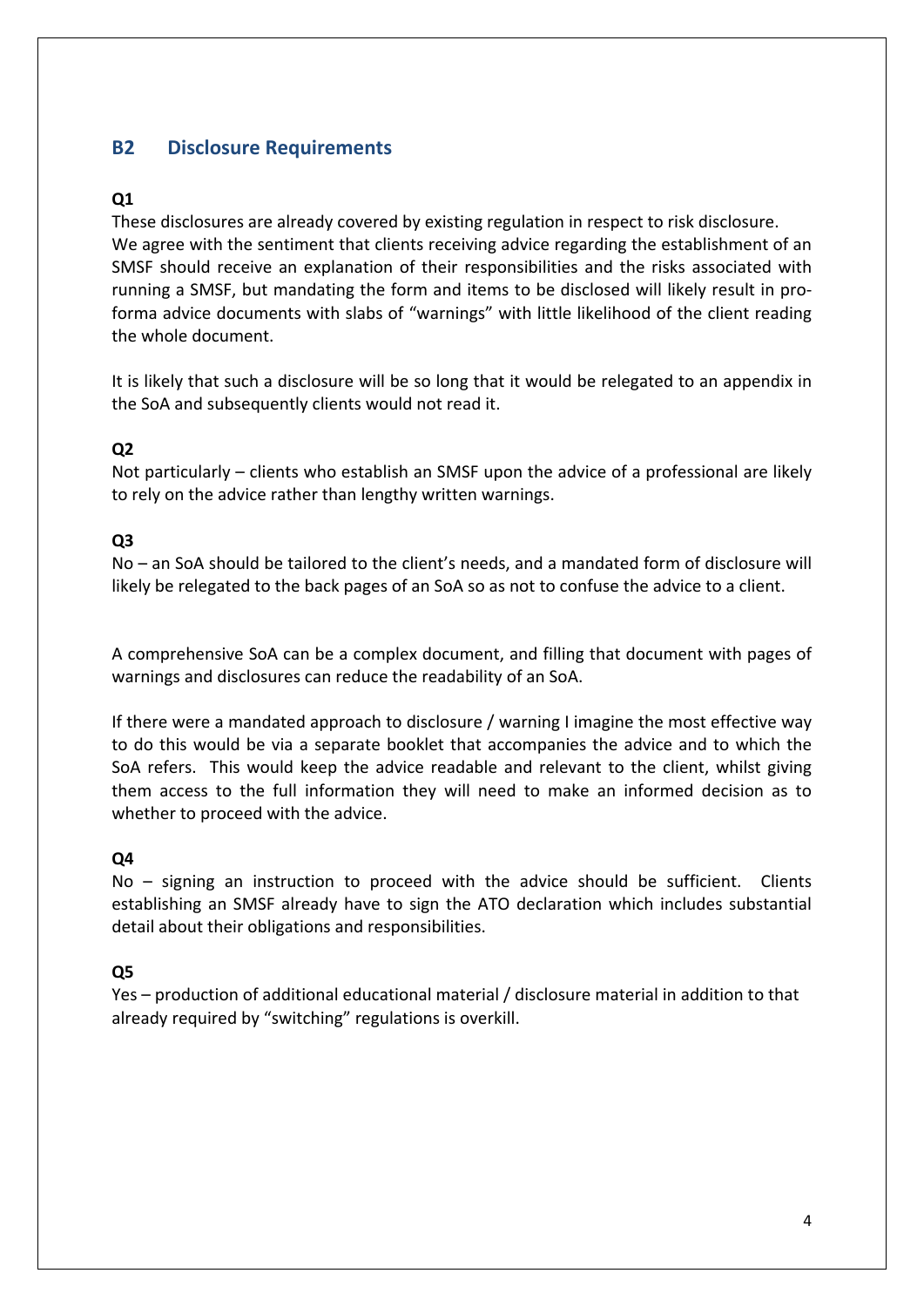# **Q6**

The text in Table 2 if presented in 12 point font would stretch to over 4 pages. This is an additional four pages for the client to absorb on top of the potentially complex advice in the SoA surrounding contribution strategies, pension strategies, estate planning & insurance strategies. The result could be a more confused client who is less likely to make a rational decision.

# **Q7**

Yes. To the extent the ATO is the regulator of SMSFs it is important that ASIC is not doubling up on information / disclosure requirements already required by the ATO.

# **B3 Transition Period**

# **Q1**

Given our firm is a one office operation with six advisers, it is likely we could comply with new regulations within a six month time frame. Larger AFSL holders may struggle with such a time frame given the other legislative loads such as the Tax Agents Board requirements that are currently in play.

# **C1 Our proposed guidance on SMSF costs**

### **Q1**

Generally speaking we do agree with the Rice Warner findings and descriptions. However, every case is different and it would be a mistake to regulate this issue.

Different providers of both SMSF administration services and APRA regulated funds have different cost bases. It is impossible to absolutely generalise on this issue.

### **Q2**

No. Costs associated with establishing and running an SMSF should already be disclosed to clients in dollar and percentage terms under existing regulations. There is no need for additional legislation to require such a disclosure.

An SMSF may not be cost effective for a client when established due to their planned pattern of contributions – for example, a client may establish a SMSF and rollover a balance of \$100,000 however have the intention of contributing \$450,000 to their SMSF from an inheritance they have received.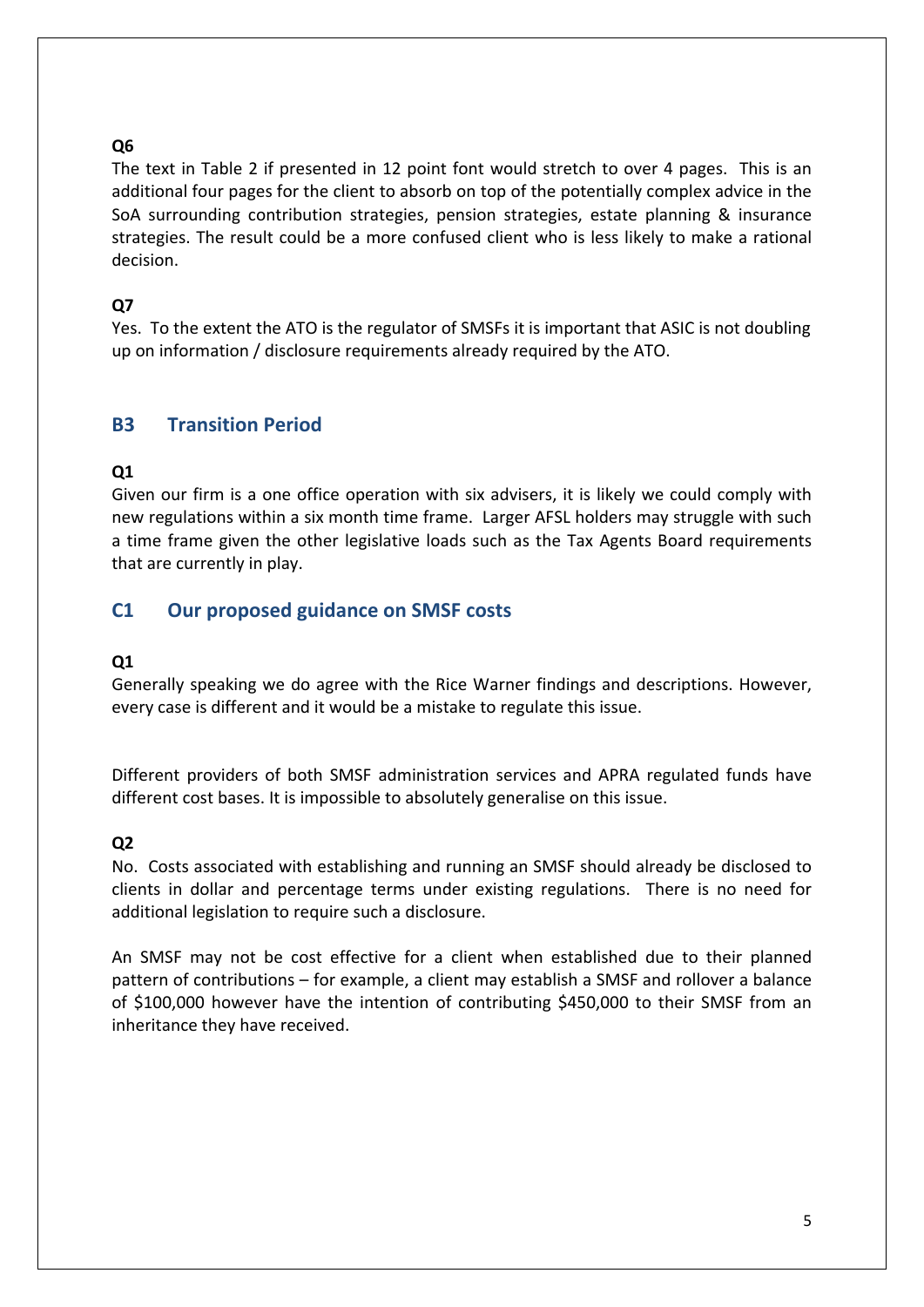The cost of insurance via APRA funds is currently increasing, and in some cases the cover provided by such insurance is substandard to the insurance that can be obtained by members of an SMSF. If advice was provided to roll money out of an APRA fund and into an SMSF, then the adviser providing that advice has existing obligations to clearly set out the risks of such action. An obvious loss upon rolling out of the APRA fund is the loss of the insurance provided by that fund.

## **Q3**

All the costs associated with running an SMSF should be disclosed to the client in writing under current legislation. There is no need for additional legislation.

It is also difficult to quantify the dollar cost of some items, such as annual accounts & audit and the costs of winding up as those costs can be levied by other professionals and the range of fees can be wide. We currently already provide our clients with a realistic estimate of the ongoing costs of accounting & audit when we provide advice to establish an SMSF.

Once again, a mandated form for the disclosure of costs is inappropriate, as such advice should be tailored to each client's situation. This is particularly pertinent to advice to establish an SMSF due to the likelihood of the client having more funds and potentially requiring more sophisticated advice.

# **Q4**

Any costs that are likely to be incurred as a result of the advice provided should be disclosed in the advice. This is a requirement of existing legislation, particularly where the advice is advising a switch from an APRA fund to an SMSF.

# **Q5**

No

# **Q6**

It shouldn't as costs should already be being disclosed in advice documents now.

### **Q7**

Only in that insurance and winding up costs may not be known at the time advice is given. Insurance premiums can be higher than anticipated should a member have pre‐existing conditions that result in loadings. It is also difficult to predict the future cost of APRA fund insurance, particularly in light of recent price rises.

Winding up a fund may happen some 20 to 30 years in to the future (or more). It is somewhat useless estimating the cost of wind up now, when such an estimate is clearly not going to be right when the time comes. Having said that, there is no harm in pointing out that an SMSF needs to be wound up correctly and would incur costs at that time to do so.

Yours sincerely,